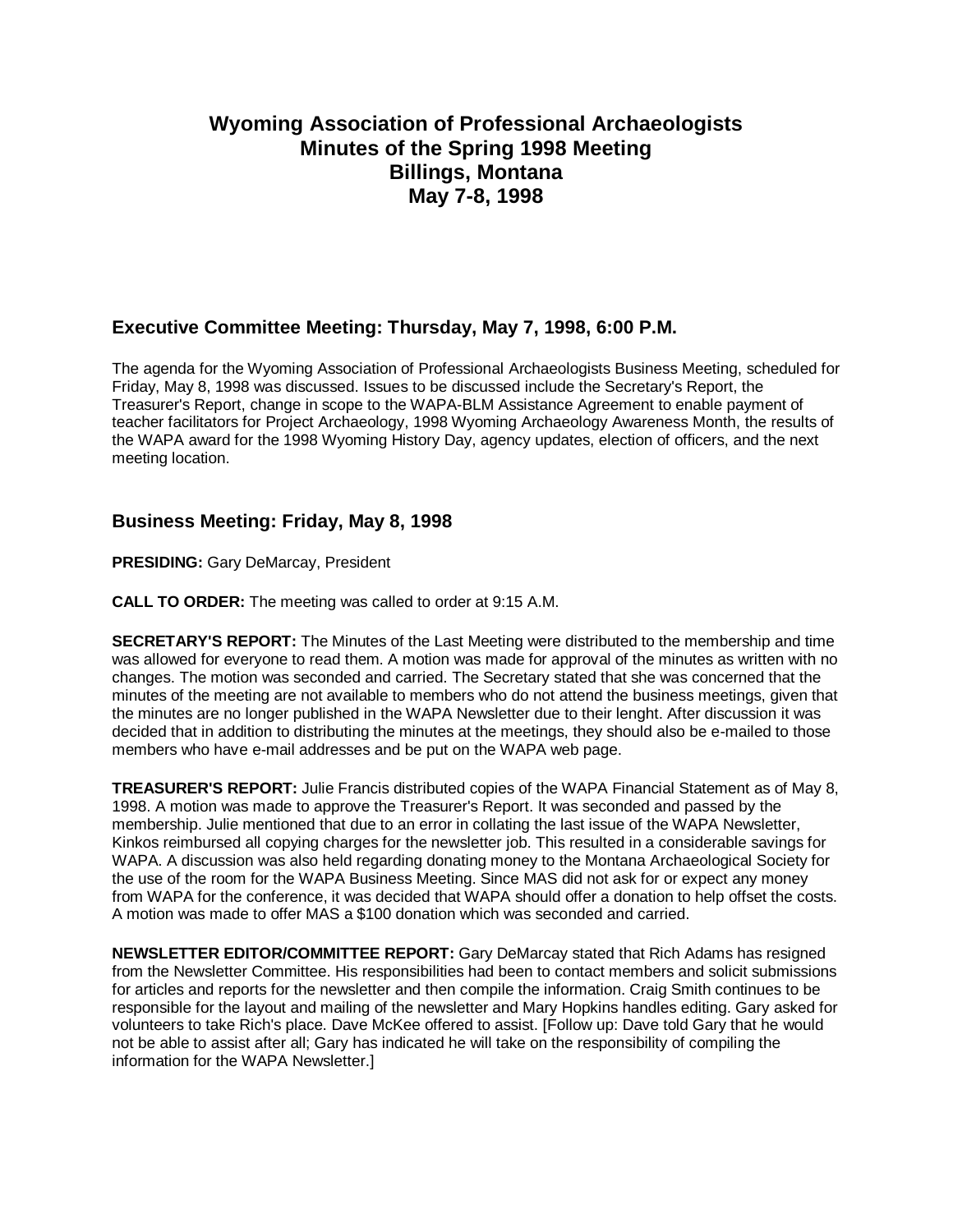**MEMBERSHIP COMMITTEE REPORT:** Gary DeMarcay led a discussion on how to reach out and try to recruit new members into the WAPA organization. It was decided that a recruitment flyer should be developed and sent to contractors, anthropology students, and agency archaeologists. A small display poster should also be designed that can be used in settings such as professional meetings and anthropology departments.

### **AGENCY REPORTS**

**Bureau of Reclamation:** Dale Austin reported on three Section 110 Inventories including the surveys of the Byron Wilson/County Line Recreation Area at Glendo State Park, the Pathfinder Reservoir - Sweetwater River Wetlands Area, and the Whalen Diversion Dam Public Use Area in Goshen County. Two mitigation projects have also occurred: at stone circle site 48CR3730 at the Miracle Mile Day Use Area and for the Daylighting of Guernsey Tunnel No. 2 in Lake Guernsey National Historic Landmark. Also, refurbishment of several historical objects at Buffalo Bill Dam will occur and will be placed on display near the interpretive kiosk at the Dam parking area.

**U.S. Forest Service:** Dave McKee reported on five Passport in Time projects.

**Bureau of Land Management:** Tim Nowak reported on the status of the BLM statewide Protocol which was signed at a meeting in April. The development of a new handbook for BLM field offices should be complete by the end of the year. The BLM workgroup on testing and evaluation standards has developed a draft document which is currently out for BLM staff review and should be completed in the next few months. The BLM will be discussing the need for contractor review of this document.

#### **OLD BUSINESS**

**WAPA-BLM Cooperative Agreement for Project Archaeology:** Ranel Capron discussed the need to amend this agreement to broaden its application so that money can be used to pay teacher facilitators who participate in the program. The previous year the agreement allowed only for the use of money to pay for teachers materials. The amendment was read. A motion was made to approve the amendment. It was seconded and passed by the membership.

**Wyoming Archaeology Month:** Judy Wolf reported on the September 1998 Wyoming Archaeology Awareness Month planning activities. This year's poster is a photo of a proto-historic pole lodge recorded in 1979 in Tensleep Canyon. Tee shirts are also available for purchase. All proceeds from the sale of shirts benefit Archaeology Month activities. The keynote lecture will be given by Dr. Tom Dillehay from the University of Kentucky who will speak on the Peopling of the New World. The lecture will be held at Casper College on September 19. The Archaeology Month committee is in the process of applying for Humanities Council grant to help cover the costs of sponsoring the lecture. A calendar of events for archaeological events this summer and fall has also been produced.

**WAPA Award Winner at Wyoming History Day:** The results of the Wyoming History Day WAPA award winner were presented. The state contest was held in Casper on April 20. Only a few entries contained an archaeological theme. The WAPA award was combined with the WAS award and presented to Kandi Glause for her senior division historical paper entitled "Migration of Prehistoric Man in the Americas". Kandi is a student at Natrona County High School in Casper. A discussion was held regarding the lack of entries that qualify for the WAPA award. It was the general consensus that WAPA should continue to offer an award for an archaeological entry at Wyoming History Day but that we should develop criteria that explains to teachers how an entry can qualify for the monetary prize. This information should be provided to teachers in the History Day packets that are mailed to schools during the fall of each year. Karen offered to write up a draft of the criteria and will have Carolyn Buff review and approve it for WAS. A discussion was held to see if anyone else would be interested in being the WAPA award judge so that the opportunity would be open to other interested WAPA members. Dave Eckles expressed interest in being the judge next year.